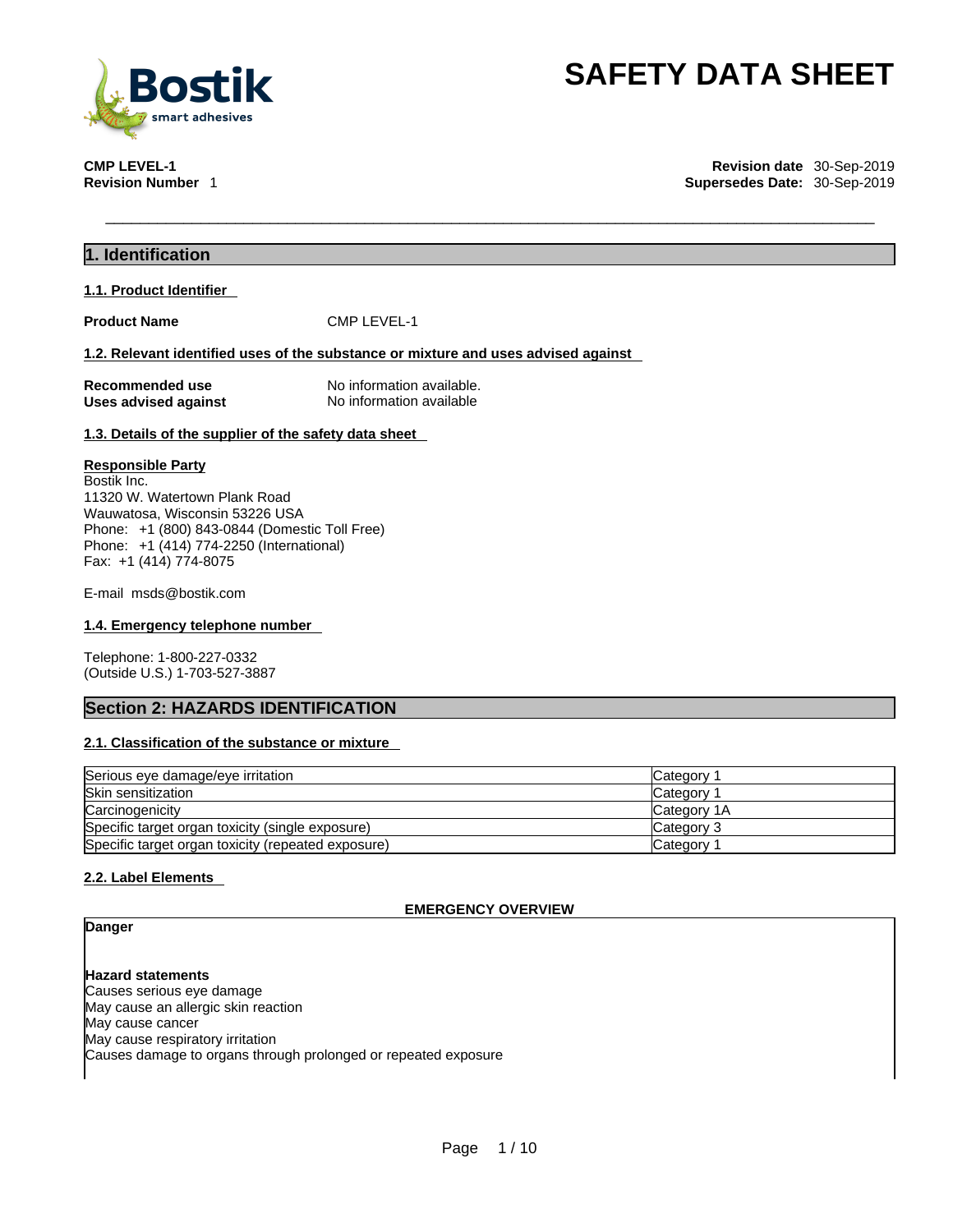| <b>CMP LEVEL-1</b><br><b>Revision Number 1</b> |                             | Revision date 30-Sep-2019<br>Supersedes Date: 30-Sep-2019 |
|------------------------------------------------|-----------------------------|-----------------------------------------------------------|
|                                                |                             |                                                           |
| Appearance Powder                              | <b>Physical State Solid</b> | Odor No information available                             |

# **Precautionary Statements - Prevention**

Obtain special instructions before use Do not handle until all safety precautions have been read and understood Use personal protective equipment as required Contaminated work clothing should not be allowed out of the workplace Wear protective gloves Use only outdoors or in a well-ventilated area Do not breathe dust/fume/gas/mist/vapors/spray Wash face, hands and any exposed skin thoroughly after handling Do not eat, drink or smoke when using this product

# **Precautionary Statements - Response**

IF exposed or concerned: Get medical advice/attention

IF IN EYES: Rinse cautiously with water for several minutes. Remove contact lenses, if present and easy to do. Continue rinsing. Immediately call a POISON CENTER or doctor/physician.

IF ON SKIN: Wash with plenty of soap and water. If skin irritation or rash occurs: Get medical advice/attention. Wash contaminated clothing before reuse.

IF INHALED: Remove victim to fresh air and keep at rest in a position comfortable for breathing. Call a POISON CENTER or doctor/physician if you feel unwell.

# **Precautionary Statements - Storage**

Store locked up Store in a well-ventilated place. Keep container tightly closed

# **Precautionary Statements - Disposal**

Dispose of contents/ container to an approved waste disposal plant

#### **Hazards not otherwise classified (HNOC)**  Not applicable

#### **Unknown acute toxicity**

61 % of the mixture consists of ingredient(s) of unknown toxicity

# **2.3. Other Information**

Product dust may be irritating to eyes, skin and respiratory system. When cement reacts with water a strong alkaline solution is produced. Prolonged contact with wet cement or wet concrete may cause serious burns because they develop without pain being felt e.g. when kneeling in wet cement even when wearing trousers. Frequent inhalation of large quantities of cement dust over a long period of time increases the risk of developing lung disease.

# **Section 3: COMPOSITION/INFORMATION ON INGREDIENTS**

# **3.1 Substances**

**Mixture** 

# **3.2 Mixtures**

**Chemical name CAS No. Weight-%**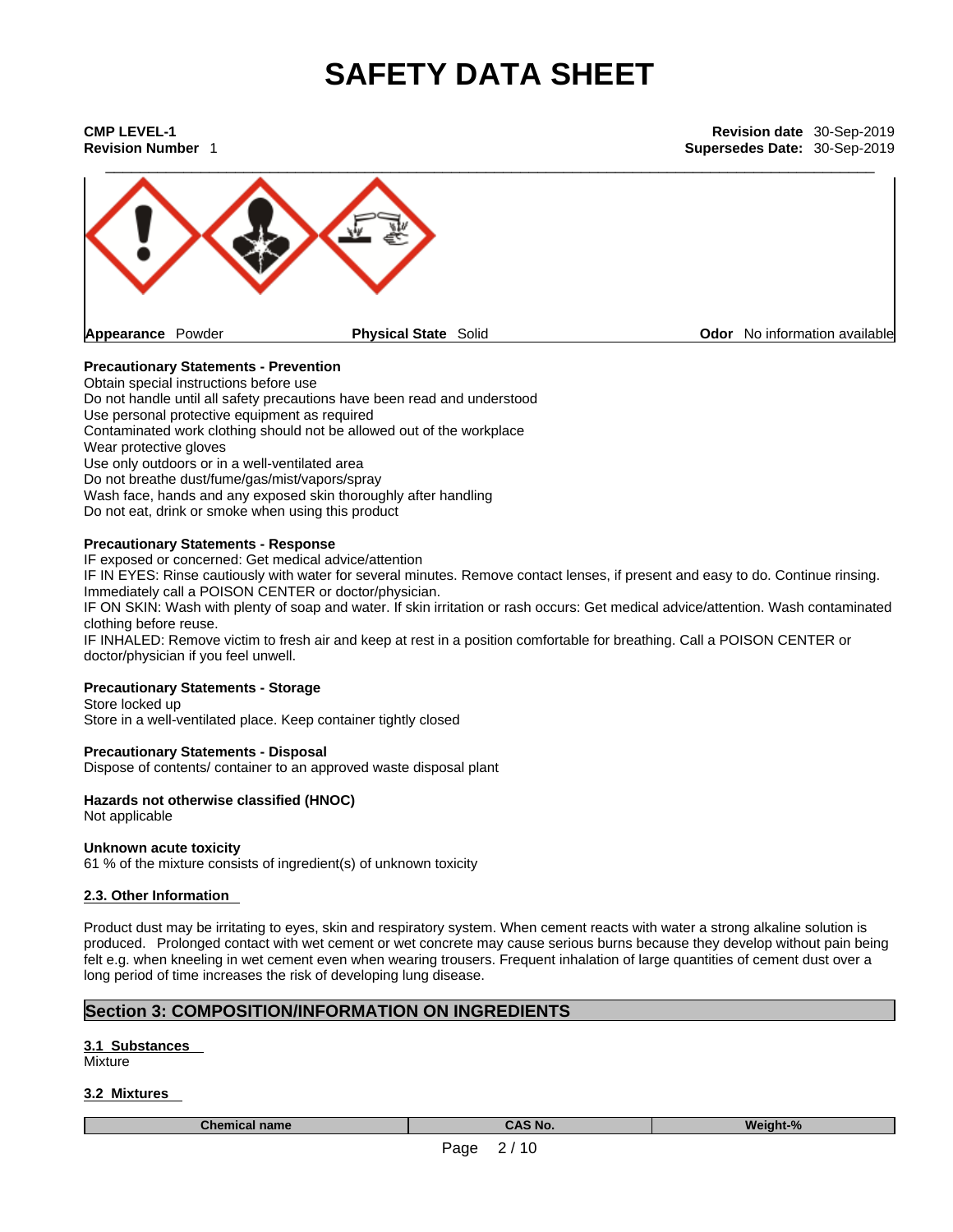**Revision Number** 1 **Supersedes Date:** 30-Sep-2019

| Quartz                              | 14808-60-7  | $30 - 60$ |
|-------------------------------------|-------------|-----------|
| Limestone                           | 1317-65-3   | $10 - 30$ |
| Cement, alumina, chemicals          | 65997-16-2  | $5 - 10$  |
| Calcium sulfate                     | 7778-18-9   | 3 -       |
| Calcium Sulfoaluminate Cement       | 960375-09-1 | - 5       |
| Carbonic acid, magnesium salt (1:1) | 546-93-0    | - 5       |
| Cement, portland, chemicals         | 65997-15-1  | - 5       |

*\*The exact percentage (concentration) of composition has been withheld as a trade secret.*

# **Section 4: FIRST AID MEASURES**

# **4.1. Description of first aid measures**

| Eye contact                                                      | Immediately flush with plenty of water. After initial flushing, remove any contact lenses and<br>continue flushing for at least 15 minutes. Hold eyelids apart and consult an physician.                                     |
|------------------------------------------------------------------|------------------------------------------------------------------------------------------------------------------------------------------------------------------------------------------------------------------------------|
| <b>Skin contact</b>                                              | Brush off loose particles from skin. Wash off immediately with plenty of water for at least 15<br>minutes. May cause sensitization by skin contact. In the case of skin irritation or allergic<br>reactions see a physician. |
| <b>Inhalation</b>                                                | Remove to fresh air. If symptoms persist, call a physician.                                                                                                                                                                  |
| Ingestion                                                        | Rinse mouth. Do NOT induce vomiting. If swallowed, call a poison control center or<br>physician immediately.                                                                                                                 |
| Self-protection of the first aider                               | Use personal protective equipment as required.                                                                                                                                                                               |
| 4.2. Most important symptoms and effects, both acute and delayed |                                                                                                                                                                                                                              |
| <b>Symptoms</b>                                                  | May cause redness, itching, and pain. May cause allergic skin reaction. Product dust may<br>be irritating to eyes, skin and respiratory system. Causes serious eye damage.                                                   |
|                                                                  | 4.3. Indication of any immediate medical attention and special treatment needed                                                                                                                                              |
| Note to physicians                                               | May cause sensitization of susceptible persons. May cause sensitization by skin contact.<br>Treat symptomatically.                                                                                                           |
| 4.4. Reference to Other Sections                                 |                                                                                                                                                                                                                              |
| Reference to other sections                                      | Section 8: EXPOSURE CONTROLS/PERSONAL PROTECTION<br>Section 11: TOXICOLOGY INFORMATION                                                                                                                                       |
|                                                                  |                                                                                                                                                                                                                              |

# **Section 5: FIRE-FIGHTING MEASURES**

# **5.1. Extinguishing media**

# **Suitable extinguishing media**

Use extinguishing agent suitable for type of surrounding fire.

# **Unsuitable extinguishing media**

None known.

# **5.2. Special hazards arising from the substance or mixture**

# **Specific hazards arising from the chemical**

Thermal decomposition can lead to release of irritating and toxic gases and vapors. Product is or contains a sensitizer. May cause sensitization by skin contact.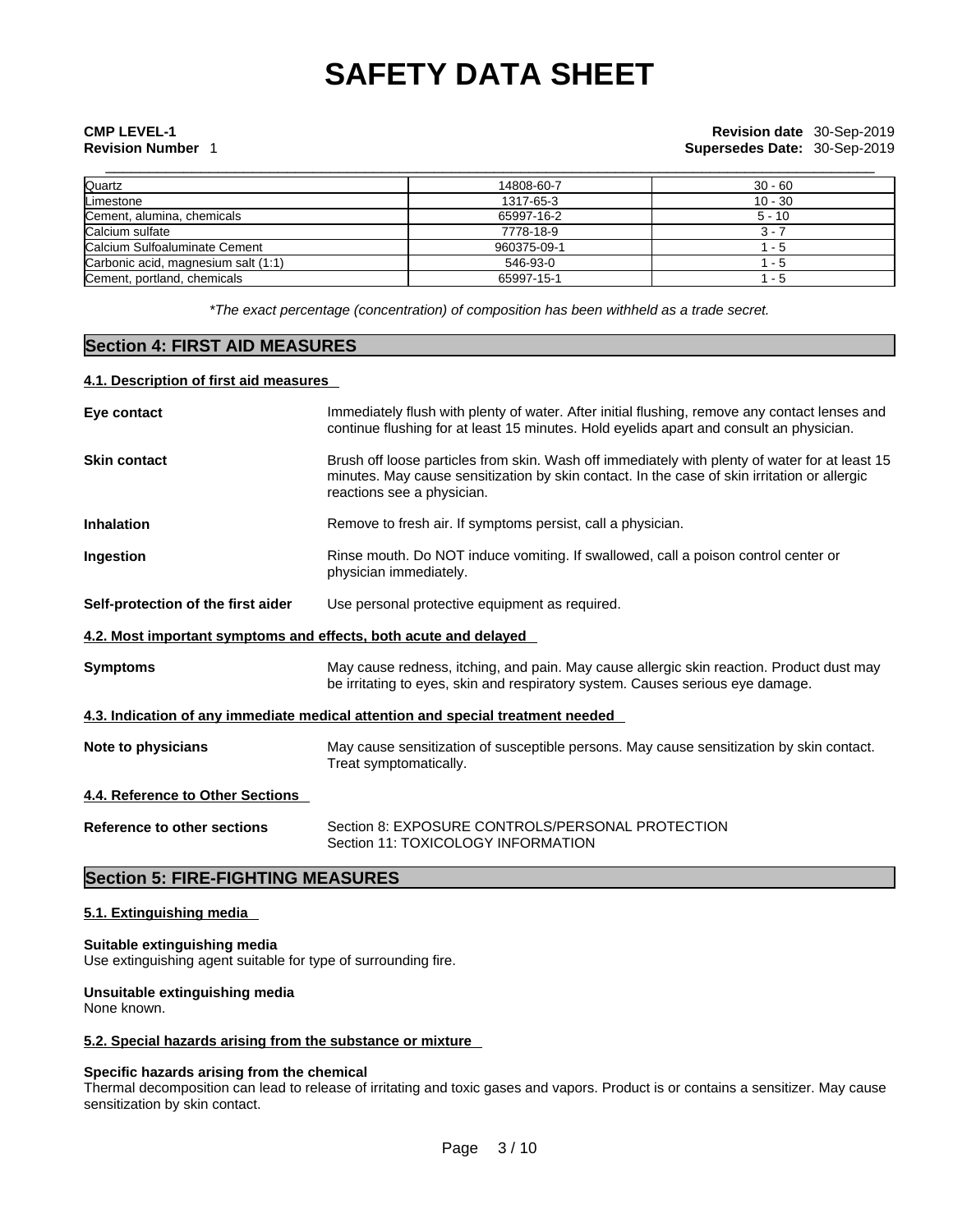**Hazardous combustion products**Carbon oxides.

#### **Explosion Data**

**Sensitivity to mechanical impact None.** None. **Sensitivity to static discharge None.** None.

# **5.3. Advice for firefighters**

# **Special protective actions for fire-fighters**

As in any fire, wear self-contained breathing apparatus pressure-demand, MSHA/NIOSH (approved or equivalent) and full protective gear.

# **Section 6: ACCIDENTAL RELEASE MEASURES**

# **6.1. Personal precautions, protective equipment and emergency procedures**

| <b>Personal precautions</b>                               | Wear protective gloves/protective clothing and eye/face protection. Ensure adequate<br>ventilation, especially in confined areas. Avoid creating dust. Do not get in eyes, on skin, or<br>on clothing. Wash thoroughly after handling. |
|-----------------------------------------------------------|----------------------------------------------------------------------------------------------------------------------------------------------------------------------------------------------------------------------------------------|
| For emergency responders                                  | Sweep up to prevent slipping hazard.                                                                                                                                                                                                   |
| 6.2. Environmental precautions                            |                                                                                                                                                                                                                                        |
| <b>Environmental precautions</b>                          | See Section 12 for additional Ecological Information.                                                                                                                                                                                  |
| 6.3. Methods and material for containment and cleaning up |                                                                                                                                                                                                                                        |
| <b>Methods for containment</b>                            | Prevent dust cloud. Cover powder spill with plastic sheet or tarp to minimize spreading and<br>keep powder dry. Protect from moisture.                                                                                                 |
| Methods for cleaning up                                   | Use personal protective equipment as required. Sweep up and shovel into suitable<br>containers for disposal. Avoid creating dust. Clean contaminated surface thoroughly.                                                               |
| 6.4. Reference to other sections                          |                                                                                                                                                                                                                                        |
| Reference to other sections                               | Section 7: HANDLING AND STORAGE<br>Section 8: EXPOSURE CONTROLS/PERSONAL PROTECTION<br>Section 13: DISPOSAL CONSIDERATIONS                                                                                                             |

# **Section 7: HANDLING AND STORAGE**

# **7.1. Precautions for safe handling**

| Advice on safe handling                                           | Use personal protective equipment as required. Handle in accordance with good industrial<br>hygiene and safety practice. Do not eat, drink or smoke when using this product. Avoid<br>generation of dust. Ensure adequate ventilation, especially in confined areas. Avoid contact<br>with skin and eyes. After contact with skin, wash immediately with plenty of water and soap.<br>Wash contaminated clothing before reuse. |
|-------------------------------------------------------------------|--------------------------------------------------------------------------------------------------------------------------------------------------------------------------------------------------------------------------------------------------------------------------------------------------------------------------------------------------------------------------------------------------------------------------------|
| 7.2. Conditions for safe storage, including any incompatibilities |                                                                                                                                                                                                                                                                                                                                                                                                                                |
| <b>Storage Conditions</b>                                         | Keep out of the reach of children. Keep the packing dry and well sealed to prevent<br>contamination and absorption of humidity. Protect from direct contact with water or<br>excessive moisture.                                                                                                                                                                                                                               |
| Incompatible materials                                            | None known based on information supplied.                                                                                                                                                                                                                                                                                                                                                                                      |
| 7.3. Specific end use(s)                                          |                                                                                                                                                                                                                                                                                                                                                                                                                                |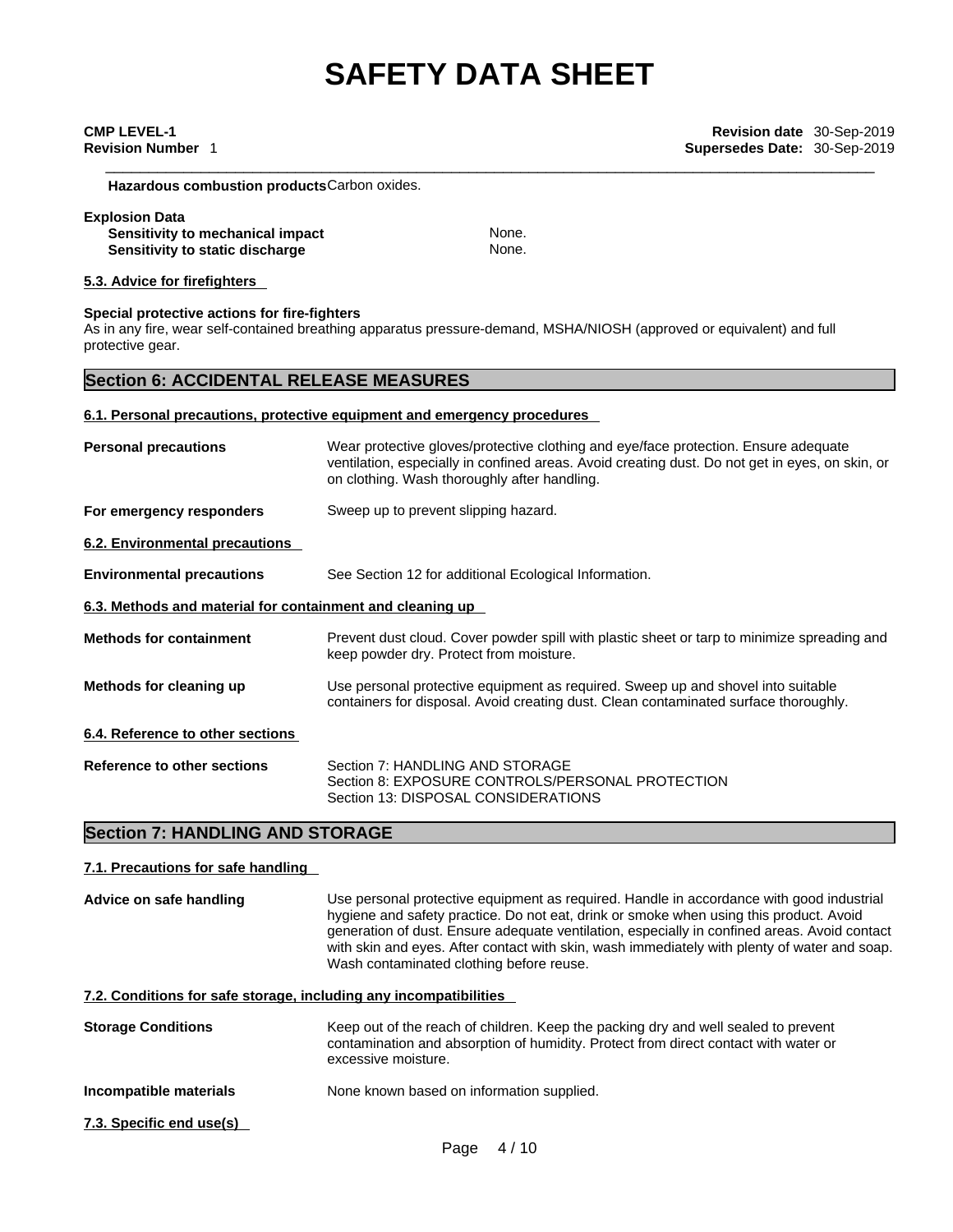\_\_\_\_\_\_\_\_\_\_\_\_\_\_\_\_\_\_\_\_\_\_\_\_\_\_\_\_\_\_\_\_\_\_\_\_\_\_\_\_\_\_\_\_\_\_\_\_\_\_\_\_\_\_\_\_\_\_\_\_\_\_\_\_\_\_\_\_\_\_\_\_\_\_\_\_\_\_\_\_\_\_\_\_\_\_\_\_\_ **CMP LEVEL-1 Revision date** 30-Sep-2019 **Revision Number** 1 **Supersedes Date:** 30-Sep-2019

**Other information** No information available.

**7.4. References to Other Sections**

**Reference to other sections** Section 13: DISPOSAL CONSIDERATIONS Section 10: STABILITY AND REACTIVITY

# **Section 8: EXPOSURE CONTROLS/PERSONAL PROTECTION**

# **8.1. Control parameters**

# **Exposure Guidelines** .

| <b>Chemical name</b>                               | <b>ACGIH TLV</b>                                                                                                               | <b>NIOSH IDLH</b>                                                                                                       | <b>OSHA PEL</b>                                                                                                                                                                                                                                                                                                             | <b>Mexico</b>                |
|----------------------------------------------------|--------------------------------------------------------------------------------------------------------------------------------|-------------------------------------------------------------------------------------------------------------------------|-----------------------------------------------------------------------------------------------------------------------------------------------------------------------------------------------------------------------------------------------------------------------------------------------------------------------------|------------------------------|
| Quartz<br>14808-60-7                               | TWA: 0.025 mg/m <sup>3</sup><br>respirable particulate matter                                                                  | IDLH: 50 mg/m <sup>3</sup> respirable<br>dust<br>TWA: $0.05$ mg/m <sup>3</sup><br>respirable dust                       | TWA: $50 \mu g/m^3$ TWA: $50 \mu g/m^3$<br>$\mu$ g/m $^3$<br>excludes<br>construction work,<br>agricultural operations, and<br>exposures that result from<br>the processing of sorptive<br>clays<br>$(250)/(%SiO2 + 5)$ mppcf<br>TWA respirable fraction<br>$(10)/(%SiO2 + 2)$ mg/m <sup>3</sup><br>TWA respirable fraction | TWA: 0.025 mg/m <sup>3</sup> |
| Limestone<br>1317-65-3                             | No data available                                                                                                              | TWA: $10 \text{ mg/m}^3$<br>total dust<br>TWA: $5 \text{ mg/m}^3$<br>respirable<br>dust                                 | TWA: 15 $mg/m3$ total dust<br>TWA: 5 mg/m <sup>3</sup> respirable<br>fraction                                                                                                                                                                                                                                               |                              |
| Cement, alumina, chemicals<br>65997-16-2           | 10 mg/m $3$ (total; 5<br>mg/m <sup>3</sup> (resp)                                                                              |                                                                                                                         |                                                                                                                                                                                                                                                                                                                             |                              |
| Calcium sulfate<br>7778-18-9                       | TWA: 10 $mg/m3$ inhalable<br>particulate matter                                                                                | TWA: 10 mg/m <sup>3</sup><br>total dust<br>TWA: $5 \text{ mg/m}^3$<br>respirable<br>dust                                | TWA: 15 $mg/m3$ total dust<br>TWA: $5 \text{ mg/m}^3$ respirable<br>fraction                                                                                                                                                                                                                                                | TWA: $10 \text{ mg/m}^3$     |
| Carbonic acid, magnesium<br>salt (1:1)<br>546-93-0 | No data available                                                                                                              | TWA: $10 \text{ mg/m}^3$<br>total dust<br>TWA: $5 \text{ mg/m}^3$<br>respirable<br>dust                                 |                                                                                                                                                                                                                                                                                                                             |                              |
| Cement, portland, chemicals<br>65997-15-1          | TWA: 1 $mg/m3$ particulate<br>matter containing no<br>asbestos and <1%<br>crystalline silica, respirable<br>particulate matter | IDLH: 5000 mg/m <sup>3</sup><br>TWA: $10 \text{ mg/m}^3$<br>total dust<br>TWA: $5 \text{ mg/m}^3$<br>respirable<br>dust | TWA: 15 $mg/m3$ total dust<br>TWA: $5 \text{ mg/m}^3$ respirable<br>fraction<br>TWA: 50 mppcf <1%<br>Crystalline silica                                                                                                                                                                                                     | TWA: 1 mg/m <sup>3</sup>     |

| <b>Chemical name</b>        | Argentina                     | <b>Brazil</b> | <b>Chile</b>                  | Venezuela                      |
|-----------------------------|-------------------------------|---------------|-------------------------------|--------------------------------|
| Quartz                      | TWA: $0.05$ mg/m <sup>3</sup> |               | TWA: $0.08$ mg/m <sup>3</sup> | TWA: $0.025$ mg/m <sup>3</sup> |
| 14808-60-7                  |                               |               |                               |                                |
| Limestone                   | TWA: $10 \text{ mg/m}^3$      |               | TWA: $7 \text{ mg/m}^3$       |                                |
| 1317-65-3                   |                               |               |                               |                                |
| Calcium sulfate             | TWA: $10 \text{ mg/m}^3$      |               |                               | TWA: $10 \text{ mg/m}^3$       |
| 7778-18-9                   |                               |               |                               |                                |
| Cement, portland, chemicals | TWA: $10 \text{ mg/m}^3$      |               | TWA: 8.8 mg/m <sup>3</sup>    | TWA: $10 \text{ mg/m}^3$       |
| 65997-15-1                  |                               |               |                               |                                |

# **8.2. Exposure controls**

# **Engineering controls** Showers

Eyewash stations Ventilation systems.

# **Personal protective equipment [PPE]**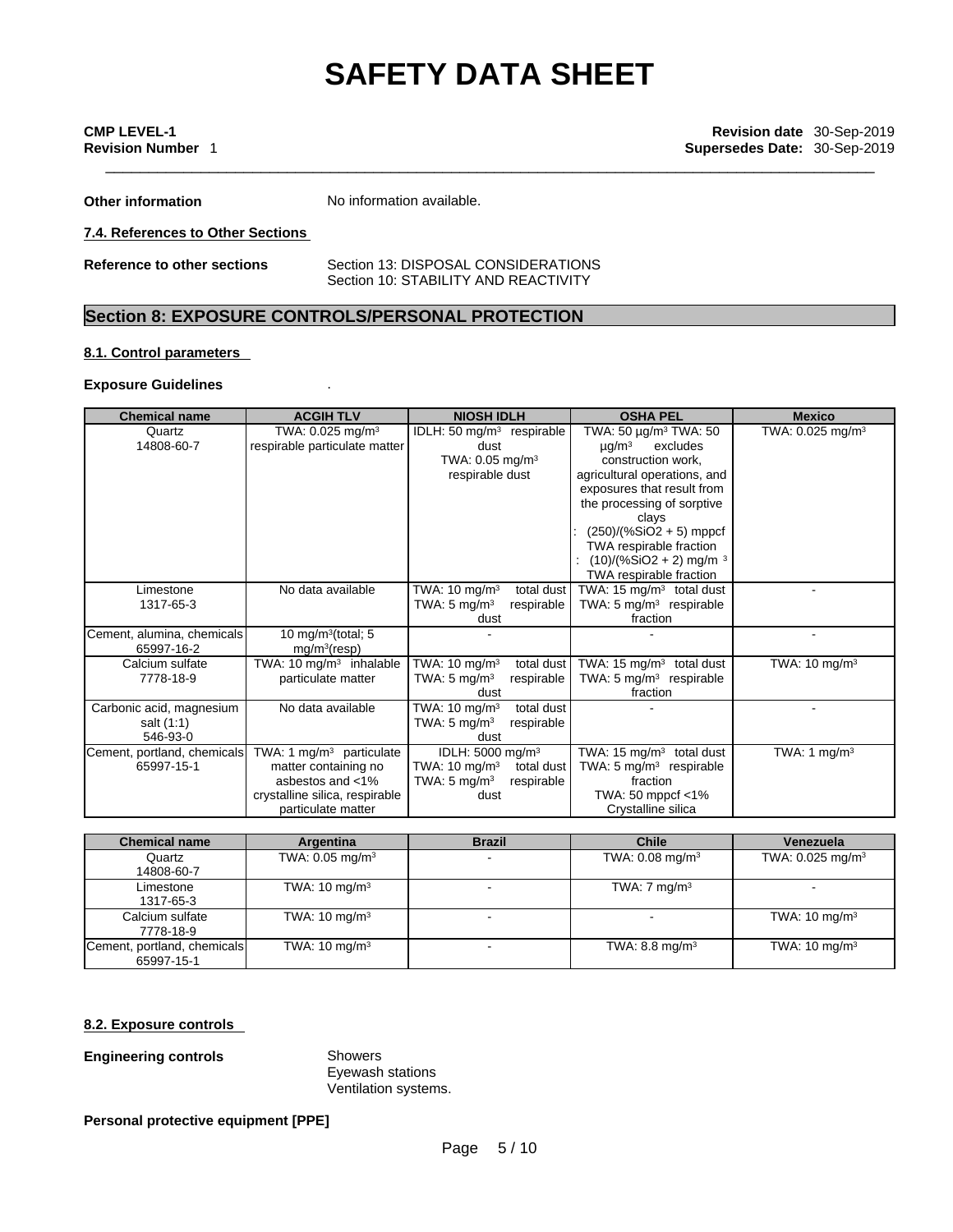| <b>CMP LEVEL-1</b><br><b>Revision Number</b> 1 | Revision date 30-Sep-2019<br>Supersedes Date: 30-Sep-2019                                                                                                                          |
|------------------------------------------------|------------------------------------------------------------------------------------------------------------------------------------------------------------------------------------|
| <b>Eye/face protection</b>                     | Tight sealing safety goggles.                                                                                                                                                      |
| Skin and body protection                       | Wear suitable chemical resistant gloves. The selection of suitable gloves does not only<br>depend on the material, but also on further marks of quality and various manufacturers. |
| <b>Respiratory protection</b>                  | If exposure limits are exceeded or irritation is experienced, NIOSH/MSHA approved                                                                                                  |
|                                                | respiratory protection should be worn. Positive-pressure supplied air respirators may be<br>required for high airborne contaminant concentrations. Respiratory protection must be  |
|                                                | provided in accordance with current local regulations.                                                                                                                             |
|                                                | General hygiene considerations Use personal protective equipment as required. Handle in accordance with good industrial                                                            |
|                                                | hygiene and safety practice. Do not eat, drink or smoke when using this product. Avoid                                                                                             |
|                                                | breathing (dust, vapor, mist, gas). Avoid contact with eyes, skin and clothing. Wash hands                                                                                         |

equipment, work area and clothing is recommended.

thoroughly after handling. Wash contaminated clothing before reuse. Regular cleaning of

# **Section 9: PHYSICAL AND CHEMICAL PROPERTIES**

| 9.1. Information on basic physical and chemical properties |                                 |                  |
|------------------------------------------------------------|---------------------------------|------------------|
| <b>Physical state</b>                                      | Solid                           |                  |
| Appearance                                                 | Powder                          |                  |
| Color                                                      | Gray                            |                  |
| Odor                                                       | No information available        |                  |
| <b>Odor threshold</b>                                      | No information available        |                  |
|                                                            |                                 |                  |
| <b>Property</b>                                            | <b>Values</b>                   | Remarks • Method |
| рH                                                         | Not applicable.                 |                  |
| Melting point / freezing point                             | Not applicable.                 |                  |
| Boiling point / boiling range                              | No data available               |                  |
| <b>Flash point</b>                                         | No data available               |                  |
| <b>Evaporation rate</b>                                    | Not applicable.                 |                  |
| Flammability (solid, gas)                                  | No information available        |                  |
| <b>Flammability Limit in Air</b>                           |                                 |                  |
| <b>Upper flammability or explosive</b>                     | No information available        |                  |
| limits                                                     |                                 |                  |
| Lower flammability or explosive                            | No information available        |                  |
| <b>limits</b>                                              |                                 |                  |
| Vapor pressure                                             | No information available        |                  |
| Vapor density                                              | No information available        |                  |
| <b>Relative density</b>                                    | No information available        |                  |
| <b>Water solubility</b>                                    | Cement based products react and |                  |
|                                                            | solidify in contact with water  |                  |
| <b>Solubility in Other Solvents</b>                        |                                 |                  |
| <b>Partition coefficient</b>                               | No information available        |                  |
| <b>Autoignition temperature</b>                            | No information available        |                  |
| <b>Decomposition temperature</b>                           | No information available        |                  |
| <b>Kinematic viscosity</b>                                 | Not applicable.                 |                  |
| <b>Dynamic viscosity</b>                                   | Not applicable.                 |                  |
|                                                            |                                 |                  |
| <b>Explosive properties</b>                                | No information available        |                  |
| <b>Oxidizing properties</b>                                | No information available        |                  |
|                                                            |                                 |                  |
| 9.2. Other information                                     |                                 |                  |
| <b>Softening Point</b>                                     | Not relevant                    |                  |
| <b>Molecular weight</b>                                    | No information available        |                  |
| Solvent content (%)                                        | No information available        |                  |
| Solid content (%)                                          | 100                             |                  |
| <b>Density</b>                                             | $0.78$ g/cm <sup>3</sup>        |                  |
| <b>VOC Content (%)</b>                                     | $0 g/L / 0 \%$                  |                  |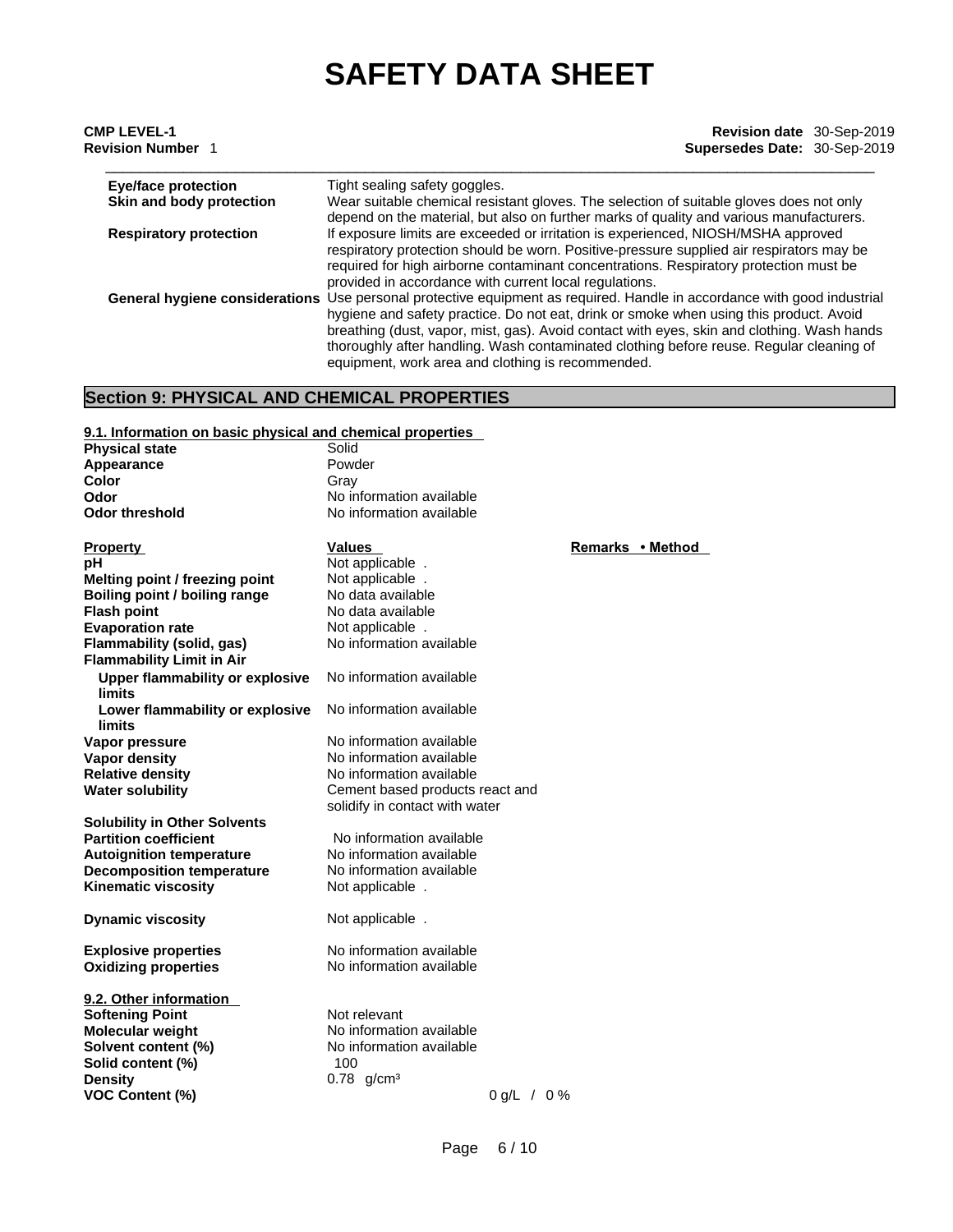# **Section 10: STABILITY AND REACTIVITY**

### **10.1. Reactivity**

None under normal use conditions.

### **10.2. Chemical stability**

Stable under recommended storage conditions.

## **10.3. Possibility of hazardous reactions**

None under normal processing.

### **10.4. Conditions to avoid**

Protect from moisture.

### **10.5. Incompatible materials**

None known based on information supplied.

### **10.6. Hazardous decomposition products**

None known based on information supplied.

# **Section 11: TOXICOLOGY INFORMATION**

# **11.1. Information on toxicologicaleffects**

| <b>Product Information</b> | No data available                           |
|----------------------------|---------------------------------------------|
| <b>Inhalation</b>          | May cause irritation of respiratory tract.  |
| Eye contact                | Corrosive to eyes. Avoid contact with eyes. |
| <b>Skin contact</b>        | May cause sensitization by skin contact.    |
| <b>Ingestion</b>           | No data available.                          |

**Component Information**

| <b>Chemical name</b>                            | Oral LD50                 | <b>Dermal LD50</b>      | <b>Inhalation LC50</b>    |
|-------------------------------------------------|---------------------------|-------------------------|---------------------------|
| <b>Quartz</b><br>14808-60-7                     | >20000 mg/kg              |                         |                           |
| Limestone<br>1317-65-3                          | >5000 mg/kg (Rattus)      |                         |                           |
| Cement, alumina, chemicals<br>65997-16-2        | LD50 >2000 mg/Kg Rat      | LD50 $>$ 2000 mg/Kg Rat |                           |
| Calcium sulfate<br>7778-18-9                    | >3000 mg/kg (Rattus)      |                         | CL50 > 2.61 mg/L (4h) Rat |
| Calcium Sulfoaluminate Cement<br>l 960375-09-1  | >2000 mg/Kg               |                         |                           |
| Carbonic acid, magnesium salt (1:1)<br>546-93-0 | >2000 mg/Kg Rat           |                         |                           |
| Cement, portland, chemicals<br>65997-15-1       | LD50 >2000 mg/Kg (Rattus) | LD50 >2000 mg/Kg        |                           |

## **Delayed and immediate effects as well as chronic effects from short and long-term exposure**

**Symptoms**<br> **Skin corrosion/irritation**<br>
No information available. **Skin corrosion/irritation Serious eye damage/eye irritation** Causes severe eye damage.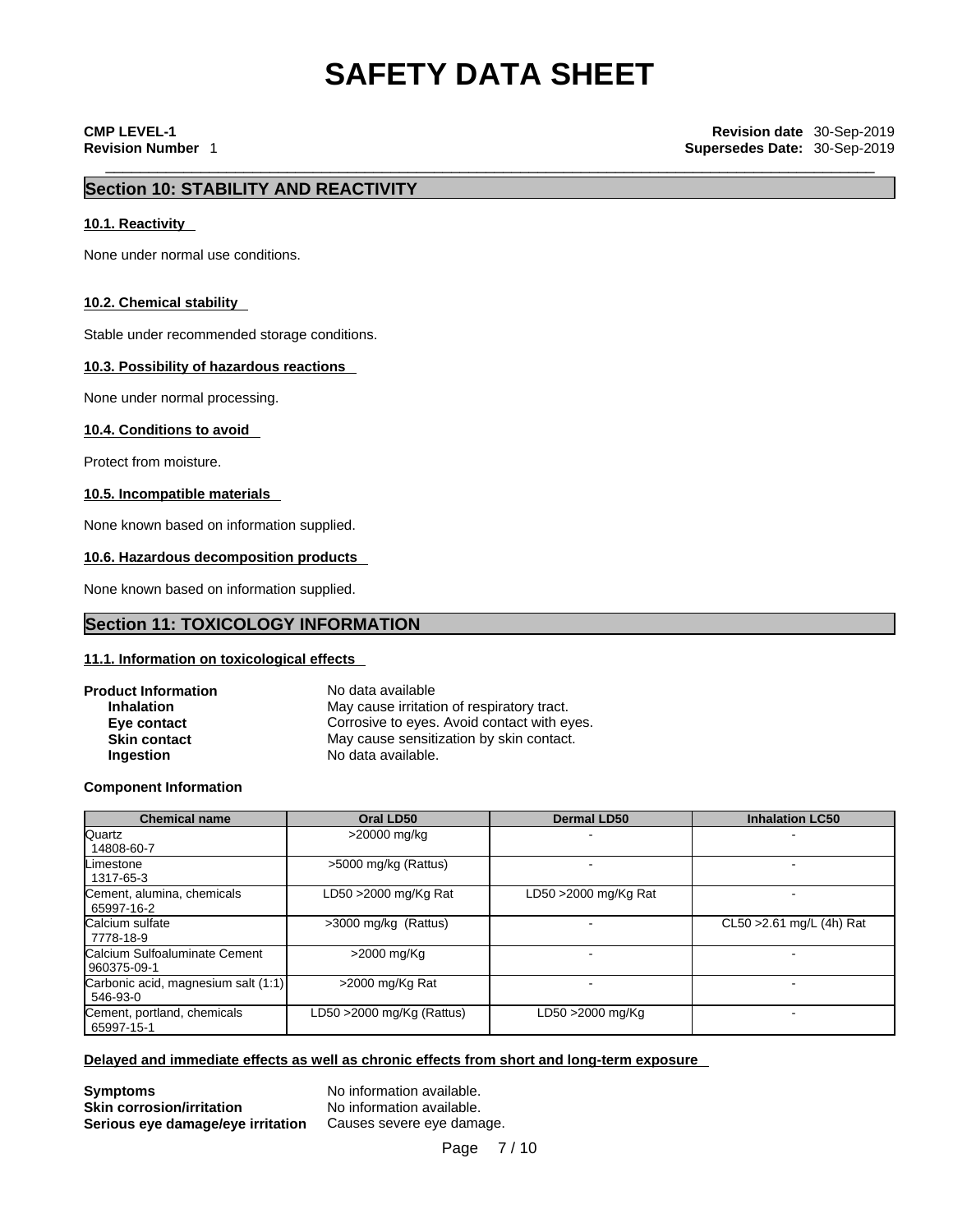| <b>Irritation</b>               | No information available.                                                                |
|---------------------------------|------------------------------------------------------------------------------------------|
| Corrosivity                     | No information available.                                                                |
| Sensitization                   | May cause sensitization by skin contact.                                                 |
| Germ cell mutagenicity          | No information available.                                                                |
| <b>Reproductive toxicity</b>    | No information available.                                                                |
| <b>Developmental toxicity</b>   | No information available.                                                                |
| Teratogenicity                  | No information available.                                                                |
| <b>STOT - single exposure</b>   | May cause respiratory irritation.                                                        |
| <b>STOT - repeated exposure</b> | Causes damage to organs through prolonged or repeated exposure.                          |
| Chronic Toxicity                | No information available.                                                                |
| Target organ effects            | Eyes, Lungs, Skin, Respiratory system.                                                   |
| <b>Aspiration hazard</b>        | No information available.                                                                |
| Carcinogenicity                 | The table below indicates whether each agency has listed any ingredient as a carcinogen. |

| <i>C</i> hemical name∍ | <b>ACGIH</b> | <b>IARC</b> | <b>NTP</b> | <b>OCUA</b><br>UJNA |
|------------------------|--------------|-------------|------------|---------------------|
| Quartz<br>14808-60-7   | rΖ           | Group       | Known      |                     |

*ACGIH (American Conference of Governmental Industrial Hygienists) A2 - Suspected Human Carcinogen IARC (International Agency for Research on Cancer) Group 1 - Carcinogenic to Humans NTP (National Toxicology Program) Known - Known Carcinogen OSHA (Occupational Safety and Health Administration of the US Department of Labor) X - Present* 

# **Section 12: ECOLOGICAL INFORMATION**

# **12.1. Toxicity**

| <b>Chemical name</b>       | Algae/aquatic plants       | <b>Fish</b>                | <b>Toxicity to</b>    | <b>Crustacea</b>         |
|----------------------------|----------------------------|----------------------------|-----------------------|--------------------------|
|                            |                            |                            | <b>Microorganisms</b> |                          |
| <b>Limestone</b>           | CE50 (72h) > 200mg/L Algae | CL50 (96h)>10000mg/L       |                       | CE50 (48h) >1000 mg/L    |
| 1317-65-3                  | (Desmondesmus              | (Oncorhynchus mykiss)      |                       | Daphnia Magna            |
|                            | subspicatus)               |                            |                       |                          |
| Cement, alumina, chemicals | EC50 (72h) Algae           | LC50 (96h) (Onchorhyncus   |                       | EC50 (48h) Daphnia magna |
| 65997-16-2                 | (Pseudokirchneriella       | mykiss) >100 mg/L (OECD    |                       | $=6.6$ mg/L (OECD 202)   |
|                            | subcapitata) > 5.6 mg/L    | 203)                       |                       |                          |
| Calcium sulfate            | CL50 (72h) >100 mg/L Algae | LC50: =2980mg/L (96h,      |                       | CE50 (48h) >100 mg/L     |
| 7778-18-9                  |                            | Lepomis macrochirus) LC50: |                       | (Daphnia magna)          |
|                            |                            | >1970mg/L (96h,            |                       |                          |
|                            |                            | Pimephales promelas)       |                       |                          |

# **12.2. Persistence and degradability**

No information available.

# **12.3. Bioaccumulative potential**

No information available.

# **12.4. Mobility in soil**

No information available.

# **Other adverse effects**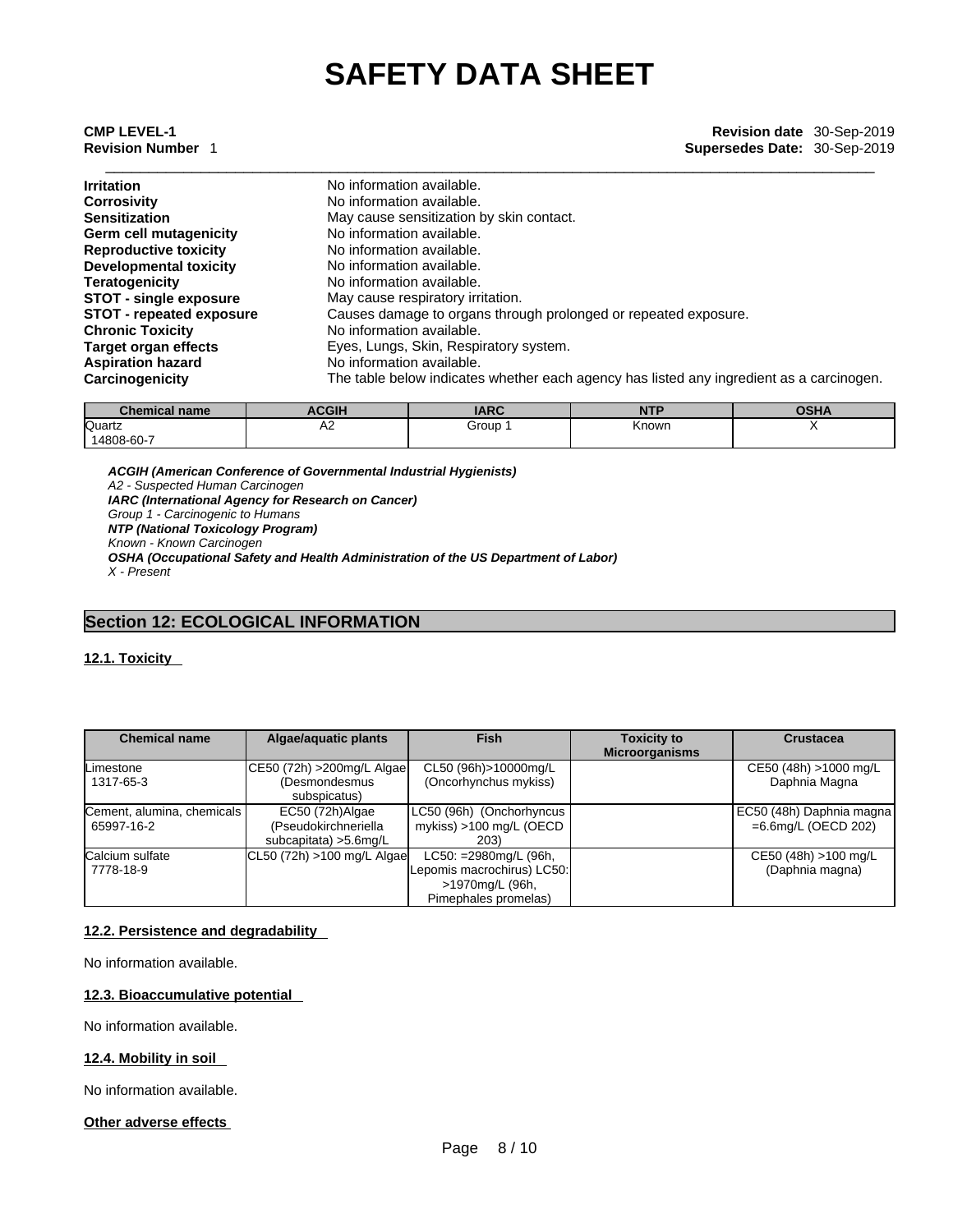No information available

# **Section 13: DISPOSAL CONSIDERATIONS**

#### **13.1. Waste treatment methods**

| <b>Disposal of Wastes</b> | It is the responsibility of the waste generator to determine the toxicity and physical<br>properties of the material generated to determine the proper waste identification and<br>disposal methods in compliance with applicable regulations |
|---------------------------|-----------------------------------------------------------------------------------------------------------------------------------------------------------------------------------------------------------------------------------------------|
| Contaminated packaging    | Dispose of in accordance with federal, state and local regulations                                                                                                                                                                            |

# **Section 14: TRANSPORT INFORMATION**

| DOT         | Not regulated |
|-------------|---------------|
| IATA        | Not regulated |
| <b>IMDG</b> | Not regulated |

# **Section 15: REGULATORY INFORMATION Global Inventories**

| <b>TSC</b> | _isted      |
|------------|-------------|
| DSL        | Not<br>`St∈ |

 **Legend:** 

 **TSCA** - United States Toxic Substances Control Act Section 8(b) Inventory

**DSL** - Canadian Domestic Substances List

 **Listed** - The components of this product are either listed or exempt from listing on inventory.

 **Not Listed** - One or more components of this product are not listed on inventory.

# **United States of America**

## **SARA 313**

Section 313 of Title III of the Superfund Amendments and Reauthorization Act of 1986 (SARA). This product does not contain any chemicals which are subject to the reporting requirements of the Act and Title 40 of the Code of Federal Regulations, Part 372

#### **SARA 311/312 Hazard Categories**

Classification is shown in section 2 of this SDS

# **Europe**

# **Restrictions of Use of Hazardous Substances (RoHS) Directive 2011/65/EU**

This product does not contain Lead (7439-92-1), Cadmium (7440-43-9), Mercury (7439-97-6), Hexavalent chromium (7440-47-3), Polybrominated biphenyls (PBB), and Polybrominated diphenyl ethers (PBDE) above the regulated limit mentioned in this regulation

# **SVHC: Substances of Very High Concern for Authorization:**

This product does not contain candidate substances of very high concern at a concentration >=0.1% (Regulation (EC) No. 1907/2006 (REACH), Article 59)